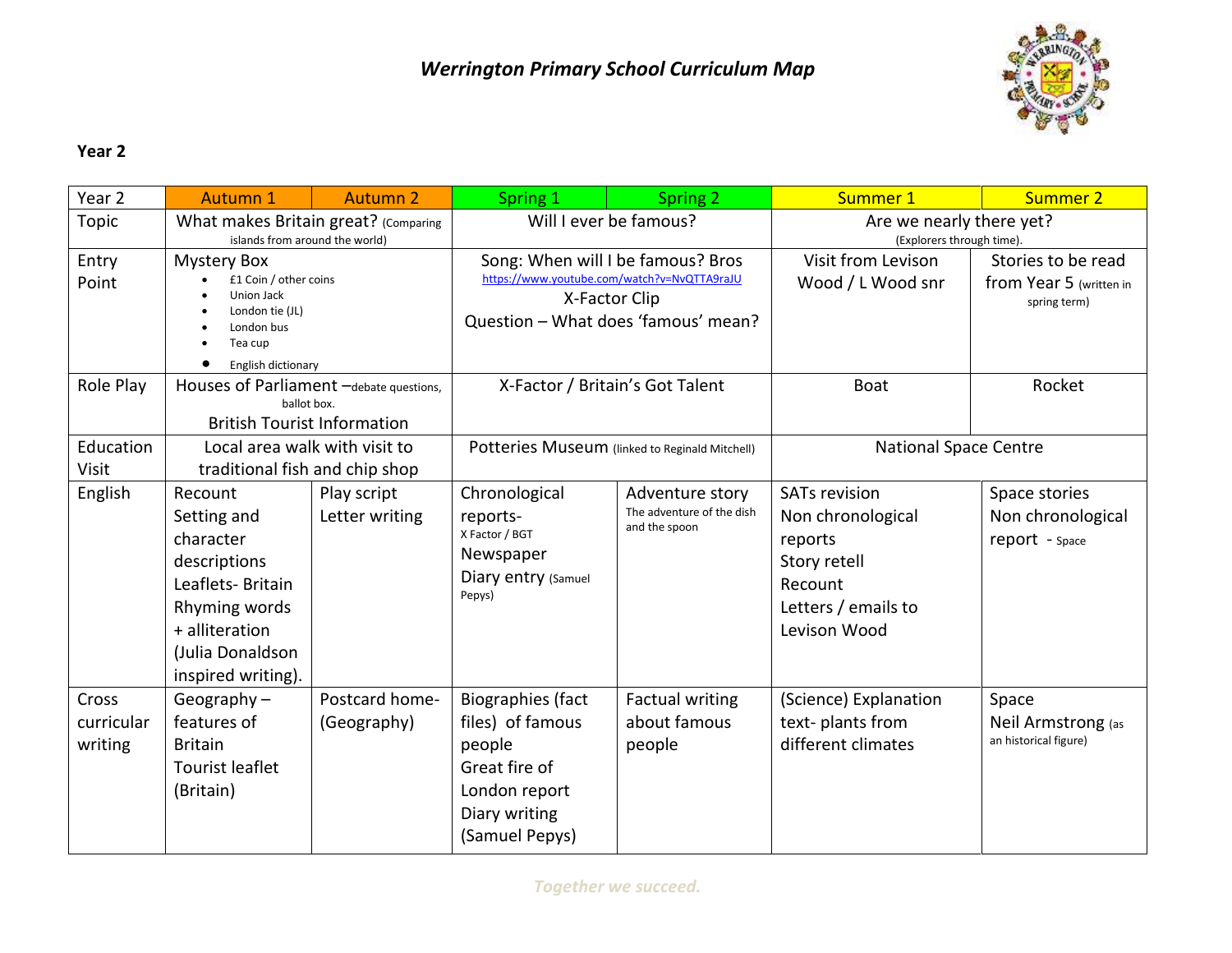

| SPAG              | Spelling $-$                                             | <b>FANBOY</b>    | Types of sentence                                                   | Inverted commas                        | Paragraphs                         |                        |
|-------------------|----------------------------------------------------------|------------------|---------------------------------------------------------------------|----------------------------------------|------------------------------------|------------------------|
|                   | Compound                                                 | conjunctions     | Commas for                                                          | <b>Similes</b>                         | <b>SATS SPAG revision</b>          |                        |
|                   | words                                                    |                  | subordinate                                                         | apostrophes                            |                                    |                        |
|                   | Verbs + adverbs                                          | Changing tense   | clauses                                                             |                                        |                                    |                        |
|                   |                                                          | (past, present,  |                                                                     |                                        |                                    |                        |
|                   |                                                          | future) adding - | Prefixes adding un-                                                 |                                        |                                    |                        |
|                   |                                                          | ed, and -ing     | mis-                                                                |                                        |                                    |                        |
|                   |                                                          | suffixes         |                                                                     |                                        |                                    |                        |
| Research          | British place -                                          |                  | $QR code -ipads$                                                    | Green screen                           | Levison Wood                       | <b>Space Missions</b>  |
| and               | tourist/ visitor                                         |                  | Morpho                                                              | news report.                           |                                    | <b>Neil Armstrong</b>  |
| presentati        | attraction                                               |                  |                                                                     |                                        |                                    | <b>Tim Peake</b>       |
| on skills         |                                                          |                  |                                                                     |                                        |                                    |                        |
| Author            | Julia Donaldson                                          |                  | David Walliams                                                      |                                        | Oliver Jeffers                     |                        |
| Study             |                                                          |                  |                                                                     |                                        |                                    |                        |
| <b>Class Text</b> | The Trial of Wilf                                        | The Giraffe, the | The World's Worst Children by David                                 |                                        | Sir Reginald's Log book            | <b>Neil Armstrong</b>  |
|                   | Wolf by Julia                                            | Pelly and Me     | Walliams                                                            |                                        | by Matt Hammill                    | biography              |
|                   | Donaldson                                                | by Roald Dahl    |                                                                     |                                        |                                    |                        |
| <b>Texts</b>      | The naughty bus                                          |                  | The Queen's Orang-Utan                                              |                                        | The Snorg and the Sailor           | How to catch a star    |
|                   | The hundred decker bus                                   |                  | The Bear who went BOO!                                              |                                        |                                    |                        |
|                   | Major Glad, Major Dizzy<br>Charlie Cook's Favourite Book |                  | The slightly annoying elephant<br>The adventure of the dish and the |                                        | The Flying Bath                    | The way back           |
|                   |                                                          |                  |                                                                     |                                        | The Further Adventures             | home                   |
|                   | The Queen's Knickers                                     |                  | spoon                                                               |                                        | of the Owl and the                 |                        |
|                   | <b>Scarecrow's Wedding</b>                               |                  |                                                                     |                                        |                                    | Toys in Space          |
|                   |                                                          |                  |                                                                     |                                        | Pussy-cat                          |                        |
|                   |                                                          |                  |                                                                     |                                        | Lost and found                     | First Hippo on the     |
|                   |                                                          |                  |                                                                     |                                        | Where the forest meets             | Moon                   |
|                   |                                                          |                  |                                                                     |                                        | the sea                            |                        |
| Class             | We're British                                            | A Visit from St. | Famous                                                              | The Great Fire of                      | Hopaloo Kangaroo                   | <b>And The Roo</b>     |
| Poem              | and we know it                                           | <b>Nicholas</b>  | By Naomi Shihab Nye                                                 | London                                 | (Booktime book of first poems June | <b>Jumped Over The</b> |
|                   | by Josie                                                 |                  |                                                                     | http://www.history-for-                | Crebbin)                           | Moon                   |
|                   | Whitehead                                                |                  | http://www.poetryfounda<br>tion.org/poems-and-                      | kids.com/great-fire-of-<br>london.html | The Owl and the Pussy              | By David Henry Souter  |
|                   |                                                          |                  |                                                                     |                                        |                                    |                        |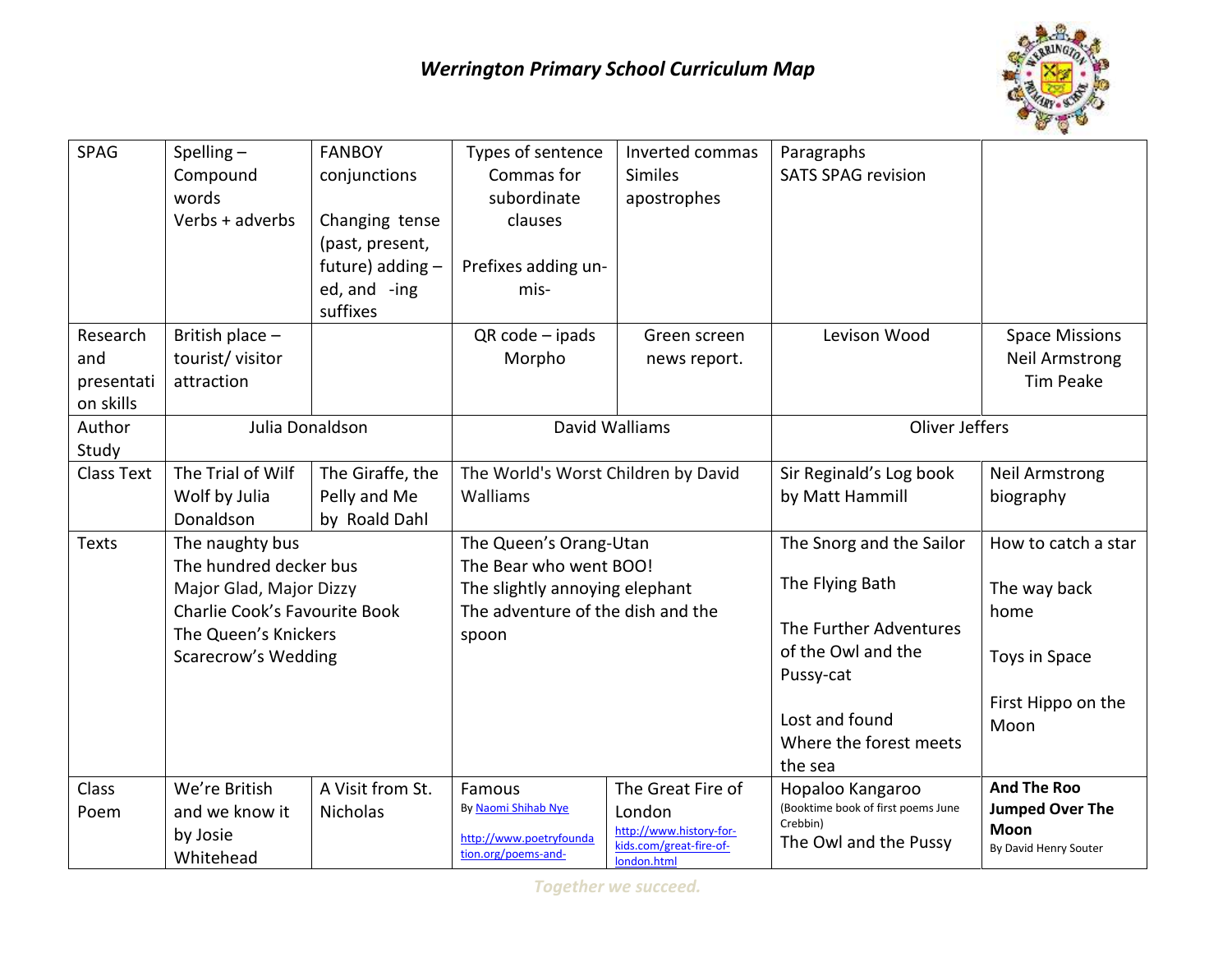## *Werrington Primary School Curriculum Map*



|               | http://www.josiespoems.webede<br>n.co.uk/were-british-and-we-<br>know-iit/4567511319                                                        |                                                                       | poets/poems/detail/47993                                                                                                                                                          |                                                                    | Cat Edward Lear                                                                                                                                                                                                                 | The Cheese Moon<br>Gareth Lancaster                                                                                          |
|---------------|---------------------------------------------------------------------------------------------------------------------------------------------|-----------------------------------------------------------------------|-----------------------------------------------------------------------------------------------------------------------------------------------------------------------------------|--------------------------------------------------------------------|---------------------------------------------------------------------------------------------------------------------------------------------------------------------------------------------------------------------------------|------------------------------------------------------------------------------------------------------------------------------|
| Maths         | Money                                                                                                                                       |                                                                       | Counting votes<br>word problems                                                                                                                                                   | Data handling (linked<br>to talent show)                           | Distance word problems                                                                                                                                                                                                          | Shape linked to space                                                                                                        |
| Science       | Animals<br>including<br>$humans - British$<br>wildlife focus - offspring,<br>basic needs for survival,<br>diet, hygiene for humans          |                                                                       | Every day<br>$materials$ – linked to<br>G fire of London<br>John Dunlop                                                                                                           |                                                                    | Living things and their<br>habitats - linked to different<br>environments, link to Australia                                                                                                                                    | Plants - would plants<br>survive in space?                                                                                   |
| History       | <b>British</b><br>Monarchy<br>timeline                                                                                                      | British heroine-<br><b>Grace Darling</b>                              | Great fire of<br>London timeline.<br><b>Tudor houses</b><br>compared to<br>modern houses<br>History of fire<br>fighting.<br>Comparing<br>historical<br>equipment and<br>materials | Famous local<br>people: Reginald<br>Mitchell, Stanley<br>Matthews. | <b>Christopher Columbus</b><br>(1400s)<br>Captain Cook (1700s)<br>Compared to modern<br>explorer (Levison Wood)                                                                                                                 | <b>Neil Armstrong</b>                                                                                                        |
| Geograph<br>y | What is an<br>island?<br>Identify<br>countries of UK<br>& capital cities.<br>Physical features<br>of Britain<br>e.g. coast, cliff, seasons. | Continents and<br>$S$ eas $-$ where is<br>Britain?<br>British weather | Comparing<br>London and<br>Werrington                                                                                                                                             |                                                                    | Multicultural study of<br>Australia (linked to Captain<br>Cook)<br>Use atlases and globes to<br>locate Australia.<br>Compare to UK.<br>Identify hot & cold areas<br>of the world linked to<br>equator & North & South<br>Poles. | Using simple<br>compass directions<br>and aerial<br>photographs.<br>Fieldwork Plan own 'space<br>mission' in school grounds. |
| D&T           | Make a paper                                                                                                                                | Moving pictures                                                       | <b>Baking bread</b>                                                                                                                                                               | KNEX and Lego -                                                    |                                                                                                                                                                                                                                 | Alien puppets                                                                                                                |

*Together we succeed.*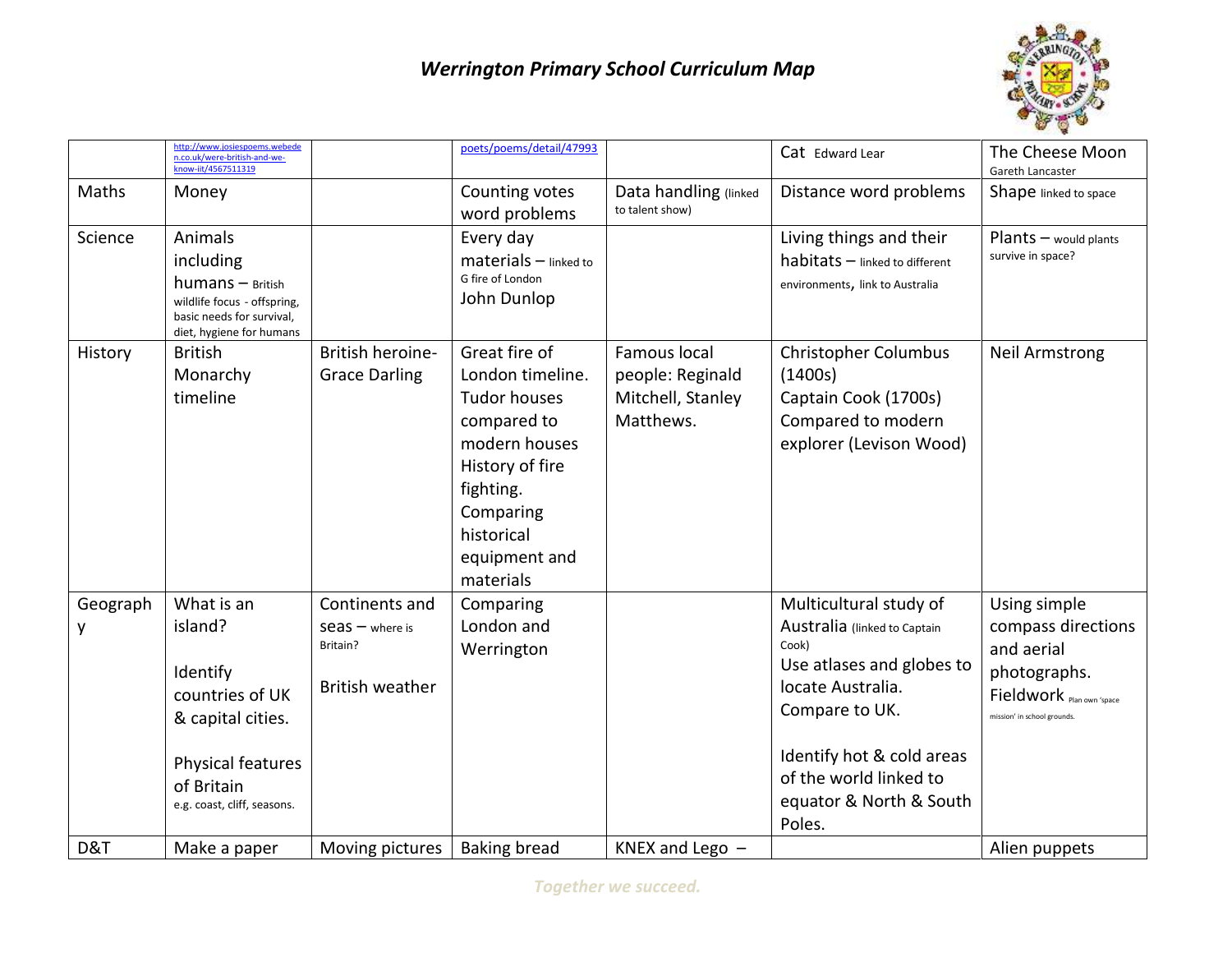

|          | mache island,         |                       | (comparing Tudor                                     | axles – making a              |                                   |                |
|----------|-----------------------|-----------------------|------------------------------------------------------|-------------------------------|-----------------------------------|----------------|
|          | making a strong       |                       | bread to modern                                      | simple fire cart.             |                                   |                |
|          | structure             |                       | bread making)                                        |                               |                                   |                |
| Art and  | Sketching light       |                       | Printing in the                                      | Fire collage with focus       | Aboriginal art - painting         | Space themed   |
| design   | and dark using        |                       | style of Paul Klee                                   | on using a range of           | with a focus on colour & pattern. | sculptures     |
|          | different             |                       |                                                      | materials, colour & texture.  |                                   |                |
|          | pencils-              |                       | Andy Warhol-                                         |                               |                                   |                |
|          | sketching             |                       | famous for painting                                  |                               |                                   |                |
|          | natural objects       |                       | everyday objects<br>http://mykidsart.com.au/Andy War |                               |                                   |                |
|          | found in              |                       | hol Famous Artists My Kids Art.h<br>tml              |                               |                                   |                |
|          | different             |                       |                                                      |                               |                                   |                |
|          | localities.           |                       |                                                      |                               |                                   |                |
| Computin | <b>QCA 2A Writing</b> | <b>Entrust MM1</b>    | Entrust DV3                                          | <b>QCA 2E Questions</b>       | Say that again                    | Say that again |
| g        | stories               | Multimedia            | Recording and                                        | and Answers.                  |                                   |                |
|          | communication         | Presentations-        | Editing-use a                                        |                               |                                   |                |
|          | information           | ICT in the world      | digital video                                        |                               |                                   |                |
|          | using text.           | around you-           | camera to record                                     |                               |                                   |                |
|          |                       | Illustrate            | and make simple                                      |                               |                                   |                |
|          |                       | information           | edits.                                               |                               |                                   |                |
|          |                       | with pictures         |                                                      |                               |                                   |                |
|          |                       | using                 |                                                      |                               |                                   |                |
|          |                       | presentation          |                                                      |                               |                                   |                |
|          |                       | software.             |                                                      |                               |                                   |                |
|          |                       |                       |                                                      |                               |                                   |                |
| P.E      | Games                 | Dance                 | Gymnastics                                           |                               | Games                             |                |
|          | <b>English Games</b>  | Maypole               |                                                      | Famous Gymnasts: Max Whitlock |                                   |                |
|          |                       | Dancing               | Louis Smith<br><b>Beth Tweddle</b>                   |                               |                                   |                |
|          |                       | <b>Morris Dancing</b> |                                                      |                               |                                   |                |
| R.E      | Beliefs teachings     | Practices and         | Expressing                                           | Identity, diversity           | Meaning, purpose and              | Values and     |
|          | and sources           | ways of life          | meaning                                              | and belonging                 | truth                             | commitments    |
| Music    | National anthem       | Christmas songs       | Glockenspiel                                         | Charanga                      | Recorders                         | Recorders      |

*Together we succeed.*